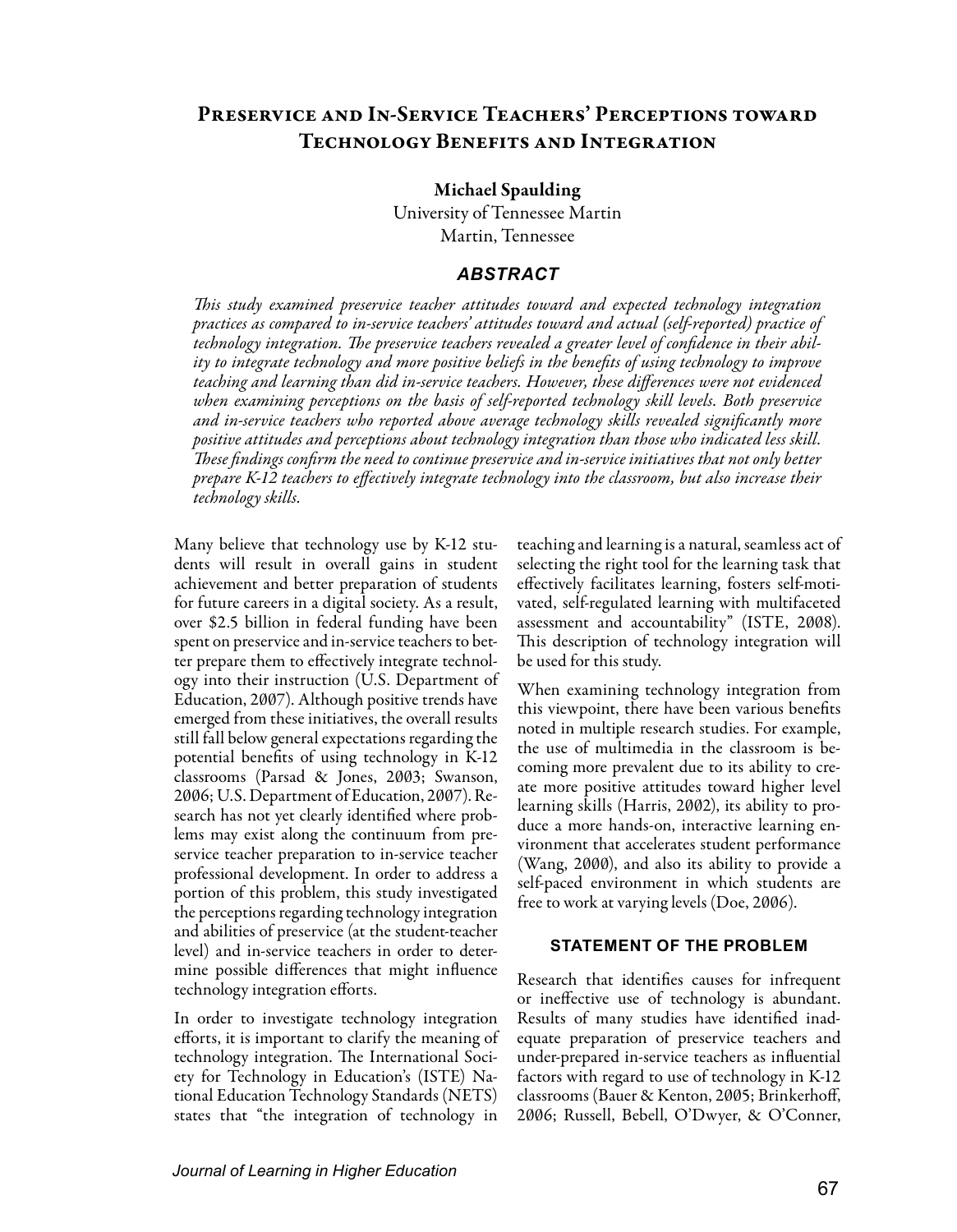2003; Wozney, Venkatesh, & Abrami, 2006). Research has suggested that properly prepared preservice and in-service teachers are more apt to utilize technology in their classroom than are under-prepared preservice and in-service teachers. Based on this premise, it would appear that if these teachers are indeed more prepared to integrate technology, then this would have a positive effect on their perceptions of the benefits of technology and technology integration and their own abilities to use technology as well. If teachers perceive themselves as prepared to use technology and perceive technology integration to be beneficial to the learning process for their students, then they would be more inclined to do so. However, although most researchers now recognize the importance positive perceptions and beliefs have on actual integration, to date very little if any research has investigated the influence these perceptions have on the actual integration practices of preservice and in-service teachers.

## **REVIEW OF THE RELEVANT LITERATURE**

In regards to teacher perceived readiness to use and implement technology, this study focused on research from two viewpoints: preservice teacher attitudes toward and *expected* technology integration practices (Brown & Warschauer, 2006; Lipscomb & Doppen, 2004; Sheffield, 1996) and in-service teachers' attitudes toward and *actual* (self-reported) practice of technology integration (Christensen, 2002; Judson, 2006; Wozney, Venkatesh, & Abrami, 2006).

# **Preservice Teachers**

Research has shown that the need to feel prepared and comfortable to use technology in the classroom is perhaps the most critical aspect of achieving effective technology integration practices among preservice teachers. The responsibility of properly preparing preservice teachers to integrate technology falls on the teacher preparation programs. It furthermore is the responsibility of these programs to provide preservice teachers with a comfort level in doing so while also instilling in them an understanding of the benefits of integration. Research insists that by doing this, preservice teachers will develop more positive perceptions toward technology integration. Although significant progress has been made by using coursework designed to teach integration

methods, proper use of modeling through various methods, as well as through observation of proper integration techniques, often the preservice teachers remain inadequately prepared. This idea is echoed through a study in which 49 preservice teachers were surveyed concerning the importance of computers. Results indicated that although 95% of them felt that computers were 'very' important in schools, only 21% of them had ever voluntarily taken a computer course (Whetstone & Carr-Chellman, 2001). The results also revealed that preservice teachers often displayed overconfidence in using technology in the classroom, which may lead to little or no actual use of technology when preservice teachers enter the field as practicing teachers.

# **In-service Teachers**

Research indicates that in order to incorporate technology into the classroom effectively, teachers must first have positive attitudes toward the benefits of technology and integration. So, while the use of workshops/seminars, professional development and graduate coursework is successful in preparing in-service teachers to integrate technology, researchers have learned that it is equally important to identify the perceptions and beliefs that many in-service teachers have toward technology integration (Mouza & Wong, 2009). This is especially true for negative perceptions that may hinder their integration efforts (Russell, Bebell, O'Dwyer, & O'Conner, 2003).

Additionally, Goktas, Yildirim and Yildirim (2009) found that there are other barriers such as lack of training, software/materials, skills, and hardware that play a large role in the decision of in-service teachers to integrate technology into their classroom. Al-Bataineh, Anderson, Toledo and Wellinski (2008) found that access and availability of technology were other significant barriers to using technology in the classroom. Both of these studies tended to point to increasing the budgets in this area to help eliminate some of the more important barriers to implementation of technology.

# **SIGNIFICANCE OF THE STUDY**

Lack of effective use of technology integration is a well-documented issue within the educational arena. However, trying to identify exactly where the problems exist (preservice or in-service) in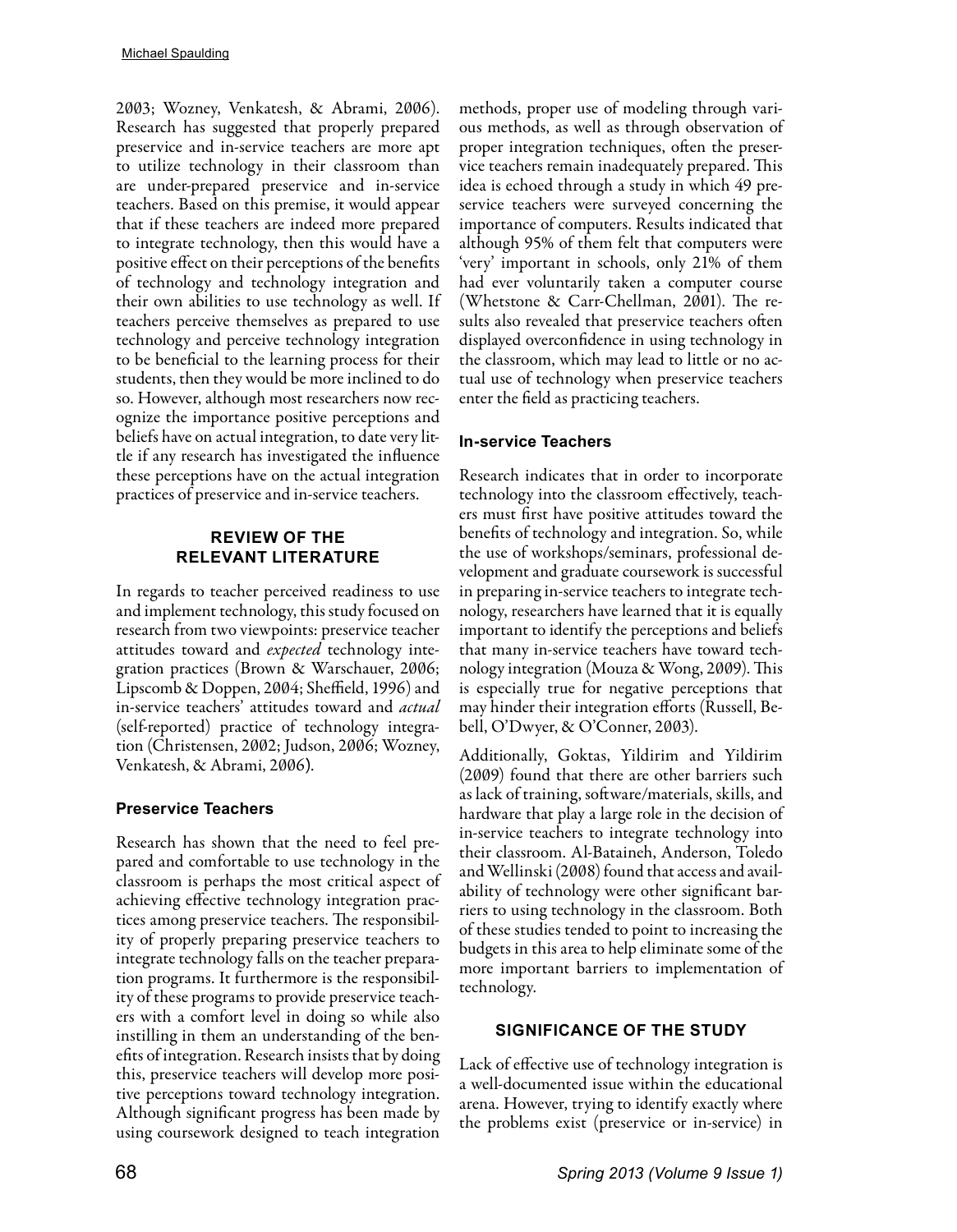order to make improvements can be a bit challenging if not misleading for university programs and schools in general. In an effort to identify exactly where the problems appear to be, this study focused on trying to identify the weak link and either identify the need for either more technology integration training for preservice teachers within their teacher educational programs or support the need for more professional development for in-service teachers. Thus, the following research question was utilized in this study: Do differences exist between the perceptions of preservice (at student teacher level) and in-service teachers regarding the benefits of technology for classroom instruction, the benefits for student learning, and regarding personal readiness to integrate technology into educational practices?

## **METHODOLOGY**

## **Participants**

There were a total of 230 participants in this study. Of those, 112 were preservice teachers from a total population of 125 and 118 were inservice teachers from a total population of approximately 309 teachers.

*Preservice teachers*. All preservice teachers in this sample were beginning the student teaching portion of the teacher education degree program at a mid-sized, southeast rural university with an enrollment of approximately 6,300. It is important to note that the survey had been administered prior to their actually going into the schools to student teach. Thus, they have not had that experience of being in the classroom teaching at the time the survey was administered. However, it is equally important to note that the students have been through the required technology course specifically designed to teach students to properly integrate technology in the classroom. The course also includes exposure to many of the technology related resources and/or Web sites needed to properly integrate technology. Each student is required to evaluate many integrated lessons and must create at least one fully detailed integrated lesson in their field.

Prior to student teaching, all preservice teachers were fully admitted into the teacher education program, which is accredited by the National Council for the Accreditation of Teacher Education (NCATE) and grants bachelors and masters degrees, and were in their senior year with a minimum cumulative grade point average of 2.50. Participants had completed 80% of the coursework in their endorsement area and must have completed all specialized teaching strategies courses and all reading requirements. All respondents had obtained approval for their Professional Portfolio, which included information about themselves, their experience, past employment, awards, and activities relevant to the profession as well as their philosophy of teaching. Table 1 below displays the demographic characteristics of the preservice group.

*In-service teachers*. The in-service teachers represented a wide variety of curriculum areas taught in grades K-12 in schools located in the same county as the university. This included two high schools, two elementary schools, two middle schools, two K-12 schools, one K-8 school, and one primary school. As of 2004, there were 208 elementary teachers and 101 secondary teachers for a total of 309 total teachers in this county. There were approximately 5,085 students total in the county school systems, which is an average of 508.5 per school. Table 2 displays the demographic characteristics of the in-service group.

As shown in the demographic tables, the majority of preservice respondents (40.2%) were middle school while the majority of in-service respondents (44.1%) were elementary. It is also important to note that while all preservice respondents were from the same university, 76.3% of the in-service respondents were also graduates from that same university. The largest percentage of preservice respondents (74.1%) were between the ages of 20-25 years old while the largest percentage of in-service respondents (32.2%) were between the ages of 46-55 years old. Additionally, the majority of both preservice (73.2%) and in-service (83.9%) respondents were female.

# **Instrument**

The Teacher Technology Questionnaire (TTQ) (Lowther, Ross, & Alberg, 2001) was used to assess teacher perceptions about technology. There were two versions of the survey, one for preservice teachers (Preservice Teacher Technology Questionnaire (PTTQ) and one for in-service teachers (In-service Teacher Technology Questionnaire (ITTQ) (see Table 3).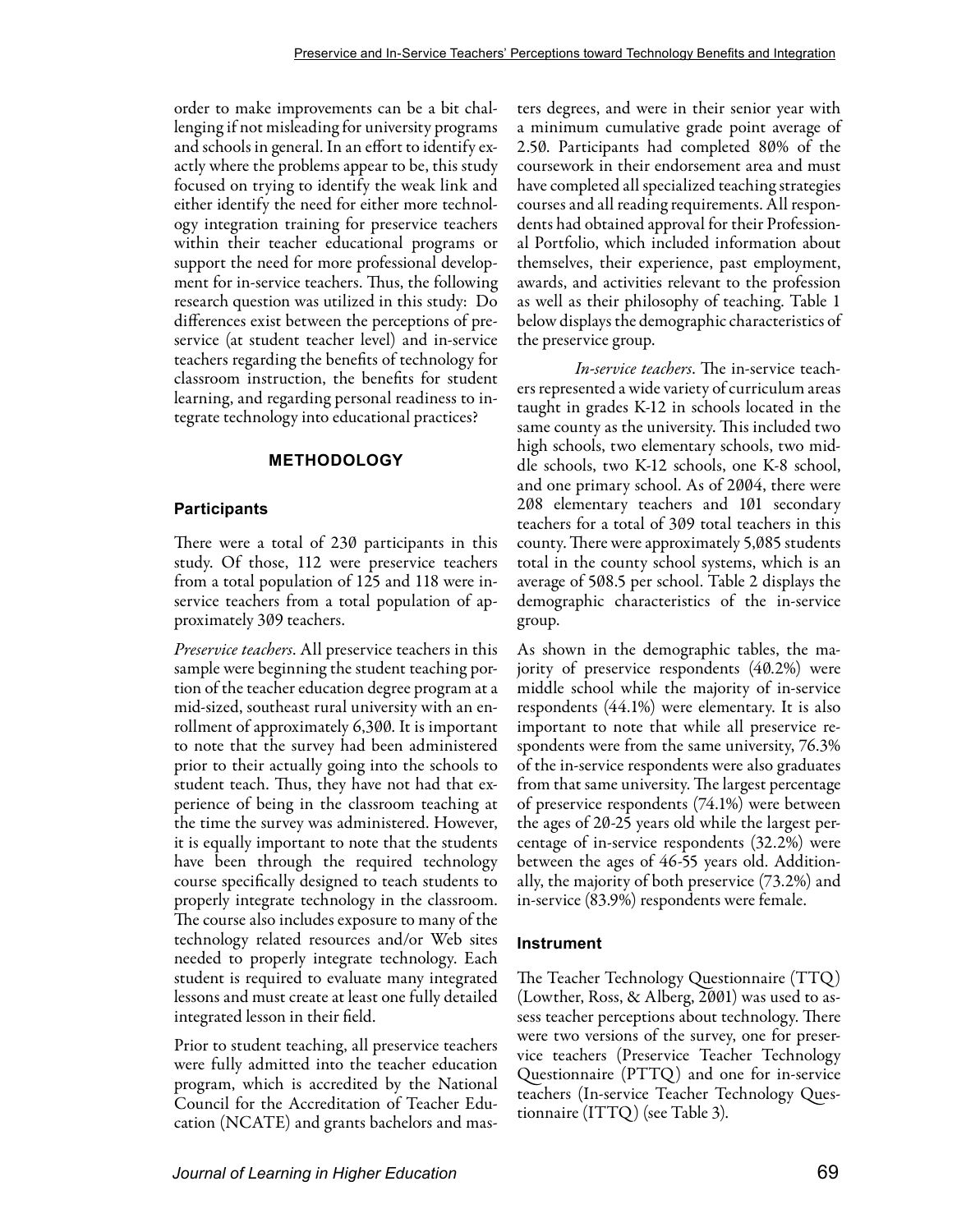| TABLE 1<br><b>DEMOGRAPHIC CHARACTERISTICS OF</b><br><b>PRESERVICE RESPONDENTS</b><br>$(N = 112)$ | <b>DEM</b>     |           |                |
|--------------------------------------------------------------------------------------------------|----------------|-----------|----------------|
| Characteristic                                                                                   | f              | ${\bf P}$ |                |
| <b>Grade Level</b>                                                                               |                |           | Grade L        |
| Elementary                                                                                       | 35             | 31.3      | Elemen         |
| Middle                                                                                           | 45             | 40.2      | Middle         |
| Secondary                                                                                        | 32             | 28.6      | Second         |
| Age                                                                                              |                |           | Curricul       |
| 20 to 25 Years                                                                                   | 83             | 74.1      | Math           |
| 26 to 30 Years                                                                                   | 16             | 14.3      | Science        |
| 31 to 35 Years                                                                                   | 6              | 5.4       | Langua         |
| 36 to 45 Years                                                                                   | 4              | 3.6       | Techno         |
| 46 to 55 Years                                                                                   | 3              | 2.7       | Fine A         |
| 56 and up                                                                                        | Ø              | Ø         | Social S       |
| Race                                                                                             |                |           | Special        |
| Caucasian                                                                                        | 105            | 93.8      | Physica        |
| African American                                                                                 | 6              | 5.4       | Foreign        |
| Hispanic                                                                                         | 1              | .9        | <b>Busines</b> |
| Asian                                                                                            | Ø              | Ø         | Elemen         |
| Other                                                                                            | Ø              | Ø         | Graduat        |
| <b>Sex</b>                                                                                       |                |           | Teachers       |
| Male                                                                                             | 30             | 26.8      | Yes            |
| Female                                                                                           | 82             | 73.2      | No             |
| <b>Lab Access</b>                                                                                |                |           | Age            |
| Yes                                                                                              | 101            | 90.2      | 20 to 2        |
| No                                                                                               | 11             | 9.8       | 26 to 3        |
| Computers in the                                                                                 |                |           | $31$ to $32$   |
| <b>Cooperating Teacher's Classroom</b>                                                           |                |           | 36 to 4        |
| None                                                                                             | 35             | 31.3      | 46 to 5        |
| One                                                                                              | 22             | 19.6      | 56 and         |
| Two                                                                                              | 13             | 11.6      | Race           |
| Three                                                                                            | 10             | 8.9       | Caucas         |
| Four                                                                                             | 14             | 12.5      | Africar        |
| More than Four                                                                                   | 18             | 16.1      | Hispan         |
| <b>Computer Type</b>                                                                             |                |           | Asian          |
| No computer                                                                                      | $\overline{4}$ | 3.6       | Other          |
| A laptop                                                                                         | 6              | 5.4       | <b>Sex</b>     |
| A computer station                                                                               | 88             | 78.6      | Male           |
| A laptop and a computer station                                                                  | 14             | 12.5      | Female         |

| TABLE <sub>2</sub><br><b>DEMOGRAPHIC CHARACTERISTICS OF</b><br><b>IN-SERVICE RESPONDENTS</b><br>$(N = 118)$ |                |                   |  |  |  |  |
|-------------------------------------------------------------------------------------------------------------|----------------|-------------------|--|--|--|--|
| Characteristic                                                                                              | f              | P                 |  |  |  |  |
| <b>Grade Level</b>                                                                                          |                |                   |  |  |  |  |
| Elementary                                                                                                  | 52             | 44.1              |  |  |  |  |
| Middle                                                                                                      | 29             | 24.6              |  |  |  |  |
| Secondary                                                                                                   | 37             | 31.4              |  |  |  |  |
| Curriculum Area                                                                                             |                |                   |  |  |  |  |
| Math                                                                                                        | 9              | 7.6               |  |  |  |  |
| Science                                                                                                     | 9              | 7.6               |  |  |  |  |
| Language Arts                                                                                               | 18             | 15.3              |  |  |  |  |
| Technology/Vocational                                                                                       | 11             | 9.3               |  |  |  |  |
| Fine Arts                                                                                                   | 2              | 1.7               |  |  |  |  |
| Social Studies                                                                                              | 6              | 5.1               |  |  |  |  |
| Special Education                                                                                           | 13             | 11.0              |  |  |  |  |
| Physical Education/Wellness                                                                                 | 8              | 6.8               |  |  |  |  |
| Foreign Language                                                                                            | $\overline{c}$ | 1.7               |  |  |  |  |
| <b>Business</b>                                                                                             | 1              | $\boldsymbol{.8}$ |  |  |  |  |
| Elementary                                                                                                  | 39             | 33.1              |  |  |  |  |
| Graduate of Same University as Student<br>Teachers                                                          |                |                   |  |  |  |  |
| Yes                                                                                                         | 90             | 76.3              |  |  |  |  |
| No                                                                                                          | 28             | 23.7              |  |  |  |  |
| Age                                                                                                         |                |                   |  |  |  |  |
| 20 to 25 Years                                                                                              | 3              | 2.5               |  |  |  |  |
| 26 to 30 Years                                                                                              | 11             | 9.3               |  |  |  |  |
| 31 to 35 Years                                                                                              | 15             | 12.7              |  |  |  |  |
| 36 to 45 Years                                                                                              | 34             | 28.8              |  |  |  |  |
| 46 to 55 Years                                                                                              | 38             | 32.2              |  |  |  |  |
| 56 and up                                                                                                   | 17             | 14.4              |  |  |  |  |
| Race                                                                                                        |                |                   |  |  |  |  |
| Caucasian                                                                                                   | 117            | 99.2              |  |  |  |  |
| African American                                                                                            | 1              | $\boldsymbol{.8}$ |  |  |  |  |
| Hispanic                                                                                                    | Ø              | Ø                 |  |  |  |  |
| Asian                                                                                                       | Ø              | Ø                 |  |  |  |  |
| Other                                                                                                       | Ø              | Ø                 |  |  |  |  |
| Sex                                                                                                         |                |                   |  |  |  |  |
| Male                                                                                                        | 19             | 16.1              |  |  |  |  |
| Female                                                                                                      | 99             | 83.9              |  |  |  |  |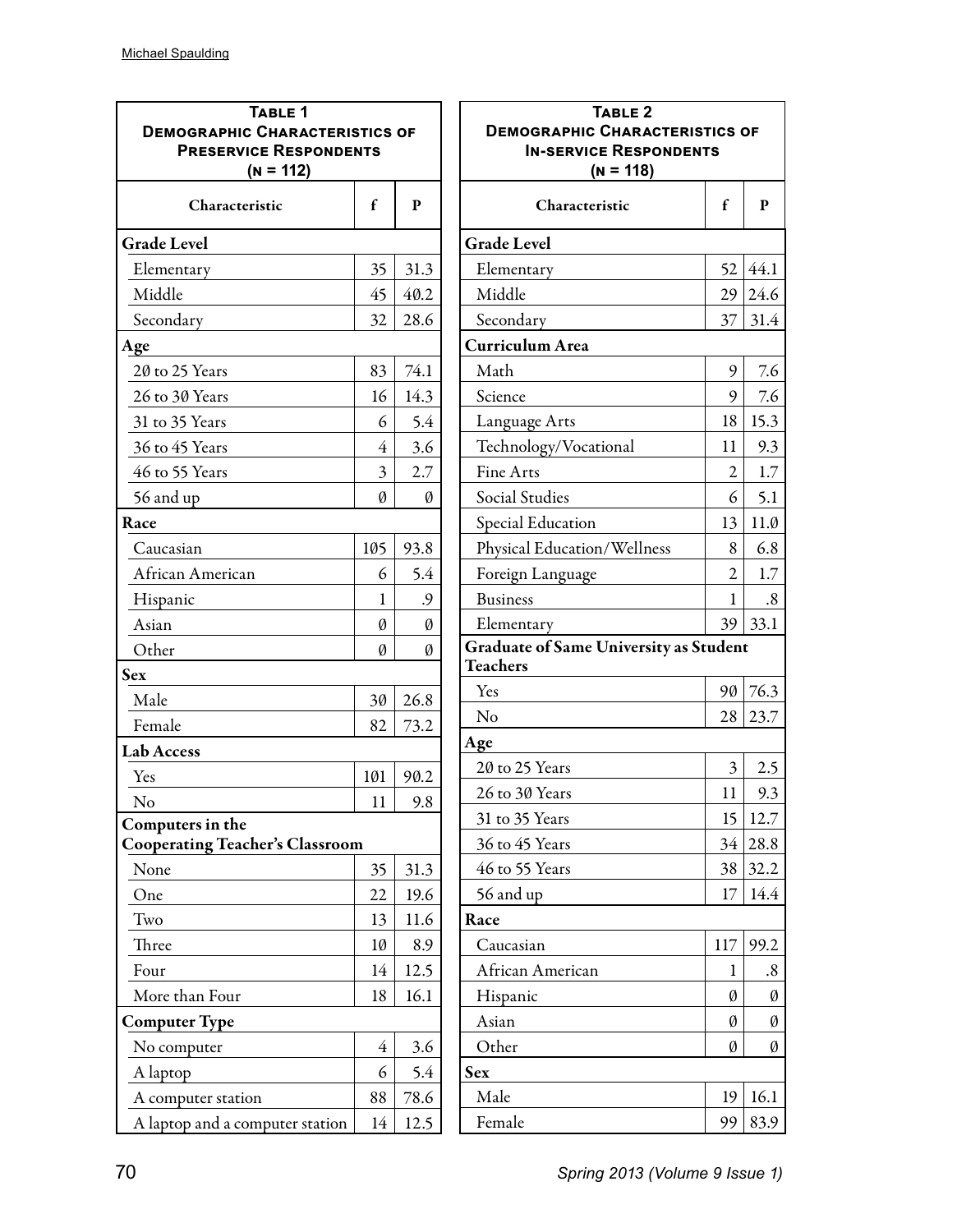| TABLE 2 (CONTINUED)               |                |      |  |  |  |
|-----------------------------------|----------------|------|--|--|--|
| <b>Years of Experience</b>        |                |      |  |  |  |
| One Year                          | 5              | 4.2  |  |  |  |
| Two to Five Years                 | 6              | 5.1  |  |  |  |
| Six to Seven Years                | 10             | 8.5  |  |  |  |
| Eight to Ten Years                | 15             | 12.7 |  |  |  |
| Eleven to Fifteen Years           | 23             | 19.5 |  |  |  |
| Fifteen or More Years             | 59             | 50.0 |  |  |  |
| Lab Access                        |                |      |  |  |  |
| Yes                               | 104            | 88.1 |  |  |  |
| No                                | 14             | 11.9 |  |  |  |
| <b>Computers in the Classroom</b> |                |      |  |  |  |
| None                              | 27             | 22.9 |  |  |  |
| One                               | 17             | 14.4 |  |  |  |
| Two                               | 12             | 10.2 |  |  |  |
| Three                             | 13             | 11.0 |  |  |  |
| Four                              | 23             | 19.5 |  |  |  |
| More than Four                    | 26             | 22.0 |  |  |  |
| <b>Computer Type</b>              |                |      |  |  |  |
| No computer                       | $\overline{2}$ | 1.7  |  |  |  |
| A laptop                          | 3              | 2.5  |  |  |  |
| A computer station                | 100            | 84.7 |  |  |  |
| A laptop and a computer station   | 13             | 11.0 |  |  |  |

|                          | TABLE <sub>3</sub><br><b>COMPARISON OF PRESERVICE AND</b><br><b>IN-SERVICE TTQ</b>                                 |                                                                                                                    |  |  |  |  |
|--------------------------|--------------------------------------------------------------------------------------------------------------------|--------------------------------------------------------------------------------------------------------------------|--|--|--|--|
| Preservice<br>In-service |                                                                                                                    |                                                                                                                    |  |  |  |  |
|                          | <b>Impact on Classroom Instruction</b>                                                                             |                                                                                                                    |  |  |  |  |
|                          | 1. My teaching will be<br>more student-centered<br>when technology is<br>integrated into the les-<br>sons.         | 1. My teaching is more<br>student-centered when<br>computers are inte-<br>grated into the lessons.                 |  |  |  |  |
|                          | 2. I will routinely inte-<br>grate the use of comput-<br>ers into my instruction.                                  | 2. I routinely integrate the<br>use of computers into<br>my instruction.                                           |  |  |  |  |
|                          | 3. Technology integration<br>efforts have changed<br>classroom learning ac-<br>tivities in a very positive<br>way. | 3. Technology integration<br>efforts have changed<br>classroom learning<br>activities in a very posi-<br>tive way. |  |  |  |  |
|                          | 4. My teaching will be<br>more interactive when<br>technology is integrated<br>into the lessons.                   | 4. My teaching is more<br>interactive when com-<br>puters are integrated<br>into the lessons.                      |  |  |  |  |

| TABLE 3 (CONTINUED)                                                                                    |                                                                                                            |  |  |  |  |  |
|--------------------------------------------------------------------------------------------------------|------------------------------------------------------------------------------------------------------------|--|--|--|--|--|
| <b>Impact on Students</b>                                                                              |                                                                                                            |  |  |  |  |  |
| 5. The use of computers<br>increases the level of<br>student interaction<br>and/or collaboration.      | 5. The use of computers<br>has increased the level<br>of student interaction<br>and/or collaboration.      |  |  |  |  |  |
| 6. The integration of<br>technology positively<br>impacts student learn-<br>ing and achievement.       | 6. The integration of tech-<br>nology has positively<br>impacted student<br>learning and achieve-<br>ment. |  |  |  |  |  |
| Most of my students<br>7.<br>will be able to capably<br>use computers at an<br>age-appropriate level.  | 7. Most of my students<br>can capably use<br>computers at an age-<br>appropriate level.                    |  |  |  |  |  |
| 8. The use of technology<br>improves the quality<br>of student work.                                   | The use of technol-<br>8.<br>ogy has improved the<br>quality of student<br>work.                           |  |  |  |  |  |
|                                                                                                        | <b>Teacher Readiness to Integrate Technology</b>                                                           |  |  |  |  |  |
| I know how to mean-<br>9.<br>ingfully integrate<br>computers into les-<br>sons.                        | 9. I know how to mean-<br>ingfully integrate<br>computers into<br>lessons.                                 |  |  |  |  |  |
| 10. I am able to align<br>technology use with<br>standards-based cur-<br>riculum.                      | 10. I am able to align use<br>of computers with my<br>district's standards-<br>based curriculum.           |  |  |  |  |  |
| 11. I have received<br>adequate training to<br>incorporate comput-<br>ers into my instruc-<br>tion.    | 11. I have received<br>adequate training to<br>incorporate comput-<br>ers into my instruc-<br>tion.        |  |  |  |  |  |
| 12. My computer skills<br>are adequate to<br>conduct classes that<br>have students using<br>computers. | 12. My computer skills<br>are adequate to<br>conduct classes that<br>have students using<br>computers.     |  |  |  |  |  |

The Teacher Technology Questionnaire (TTQ) is a 20-item instrument designed to assess teacher *perceptions* concerning the following five constructs: *Impact on Classroom Instruction, Impact on Students, Teacher Readiness to Integrate Technology, Overall Support for Technology in the School,* and *Technical Support*. However, only three of these were addressed in the present study using a total of 12 questions: *Impact on Classroom Instruction*, *Impact on Student Learning*, and *Teacher Readiness to Integrate Technology*. Respondents used the following 5-point Likerttype scale to indicate whether they agreed or disagreed with the comments. The scale included the following options: *1 = Strongly Disagree, 2 =Disagree, 3 = Neutral, 4 = Agree* or *5 = Strongly Agree*. For the purposes of this study, it was only necessary to determine whether the participants 'agreed' or 'disagreed' with the statements and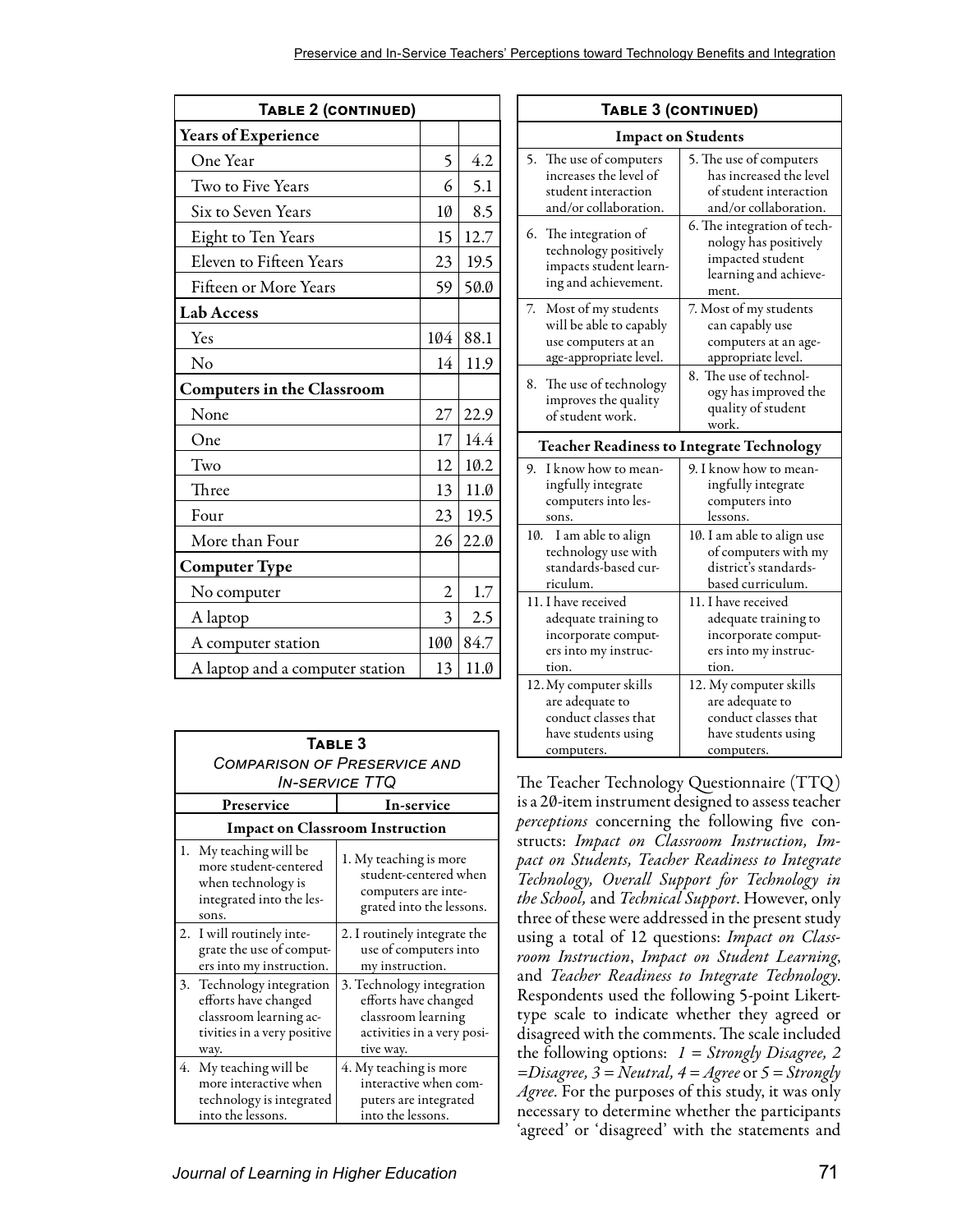not necessarily how 'strongly' they agreed or disagreed. Thus, for this study results for Strongly Disagree and Disagree were combined as were Agree and Strongly Agree.

The TTQ descriptions of technology tasks were developed and validated at the Center for Research in Educational Policy at the University of Memphis (Lowther, Thompson, Ross, Mc-Donald, & Wang, 2004). Internal consistency reliability (Cronbach's alpha) results for this sample for each subscale were as follows: *Impact on Classroom Instruction* (preservice = .88; in-service = .83); for *Impact on Student Learning* (preservice = .73; in-service = .73); *Teacher Readiness to Integrate Technology* (preservice = .77; in-service = .83).

The first section, *Impact on Classroom Instruction*, consisted of four statements that address the perceived impact technology integration has on lessons and teaching styles of both the preservice and in-service teachers.

The second section, *Impact of Technology on the Students*, consisted of four statements that address the perceived impact technology use in the classroom has had on the students. Specifically, it assessed the impact on student interaction/collaboration, learning and achievement, quality of work and to how they perceive student ability to use computers at an age-appropriate level.

The third section, *Teacher Readiness to Integrate Technology*, consisted of four statements that addressed how prepared the teachers feel they are to meaningfully integrate computers into lessons. They were also asked to address their perceived abilities to align technology use with curriculum standards and if they felt they had adequate computer skills and were adequately prepared to incorporate technology into their instruction.

# **Procedures**

The researcher contacted all 125 members of a student teacher class via email to solicit volunteers to participate in this study. The email explained the purpose of the study and provided brief details regarding the amount of time and computer equipment needed to complete the survey. The email contained a direct link to the online questionnaire. The survey site provided the Informed Consent Form and instructions for completing the questionnaire. A follow-up email was sent to each preservice teacher one week after distribution of the original email to solicit participation from those who had not yet responded and to thank those who had completed the questionnaire.

To solicit participation of at least 50-75 volunteer in-service teachers that fit the requirements of this study, an email was sent to the school system's Assistant Director who forwarded the email to the principals of all (10) schools in the district. The email consisted of a brief description of the study consent process, and the questionnaire, including an estimation of the time it should take to complete the questionnaire and its Web address. In-service teachers who agreed to participate were presented with the informed consent statement before beginning the online questionnaire and were informed that submission of the completed form indicated their willingness to participate.

Questionnaires were completed during one online session. All responses were anonymous. Once the questionnaires were completed, the results were automatically sent to a secure server. The survey instruments were administered online using Dragon Web surveys, a companion to the FileMaker Pro database software. The questionnaire was designed to prevent submission of incomplete forms. If participants attempted to submit a form with blank items, they were prompted as to which items were left blank and asked to go back and complete those items.

# RESEARCH DESIGN

Data were analyzed using a Multivariate Analysis of Variance (MANOVA) to compare preservice and in-service teachers' responses to the TTQ. Specifically, data from three categories were included from the TTQ (*Impact on Classroom Instruction*, *Impact on Student Learning*, and *Teacher Readiness to Integrate Technology*).

The data were used to determine if differences existed between preservice and in-service teacher perceptions regarding the benefits of technology for classroom instruction, for student learning, and regarding personal readiness to integrate technology into educational practices (see Table 4).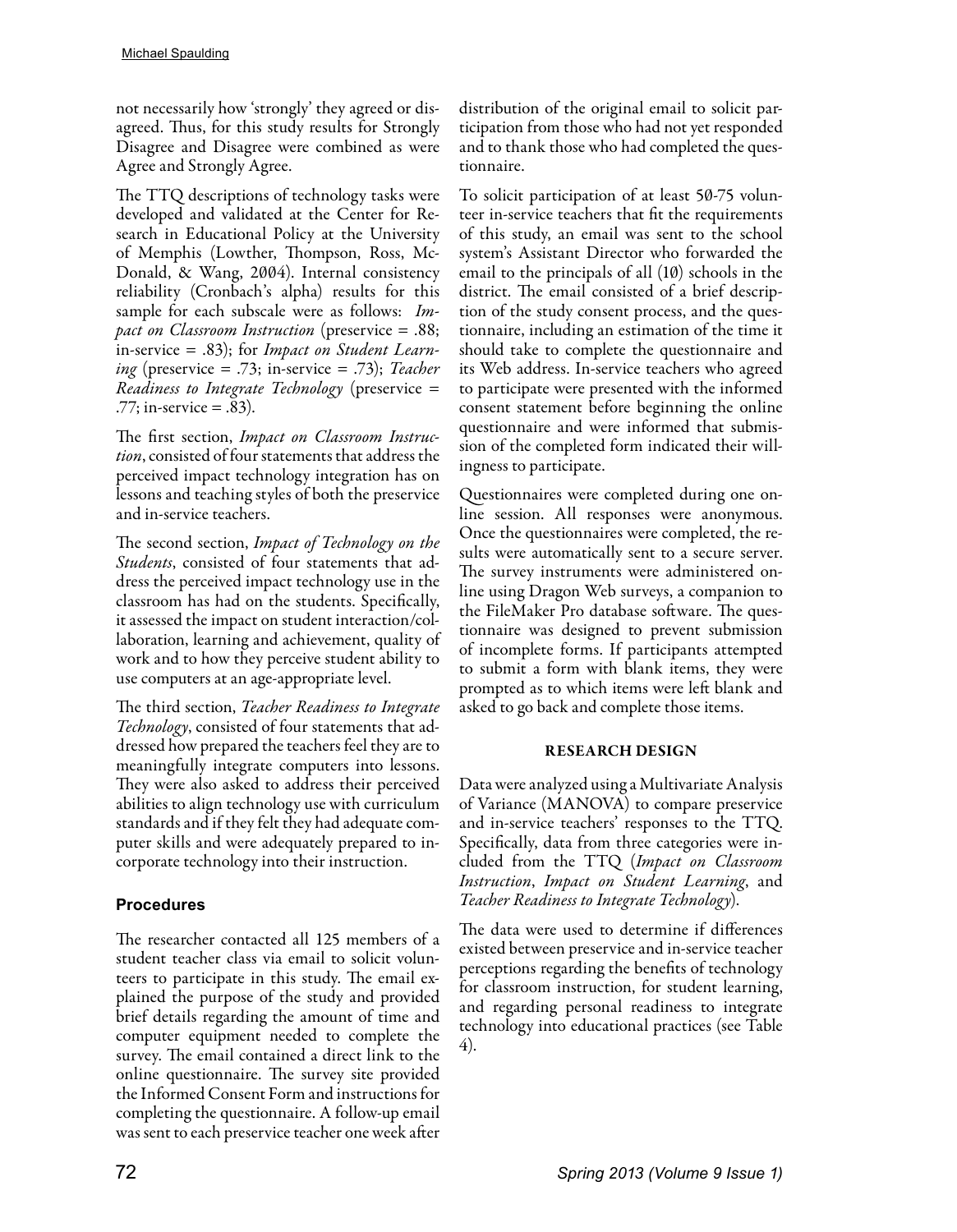| TABLE <sub>4</sub><br><b>TEACHER TECHNOLOGY QUESTIONNAIRE BY GROUP, FREQUENCY AND PERCENT PER</b><br><b>RESPONSE LEVEL, MEAN, AND STANDARD DEVIATION BY ITEM</b><br><b>PRE-SERVICE <math>N = 112</math></b><br>$IN-SERVICE N = 118$ |         |                                                             |                  |                                   |                |                                                             |                           |                 |                  |
|-------------------------------------------------------------------------------------------------------------------------------------------------------------------------------------------------------------------------------------|---------|-------------------------------------------------------------|------------------|-----------------------------------|----------------|-------------------------------------------------------------|---------------------------|-----------------|------------------|
| Category<br>and<br>Related<br>Items*                                                                                                                                                                                                | Group   | <b>Strongly Disagree (1)</b><br>Disagree $(2)$<br>n<br>(% ) |                  | Neutral (3)<br>$\mathbf n$<br>(%) |                | Agree $(4)$<br>and<br><b>Strongly Agree (5)</b><br>n<br>(%) |                           | M<br>(SD)       |                  |
|                                                                                                                                                                                                                                     |         | Pre-<br>service                                             | $In-$<br>service | Pre-<br>service                   | In-<br>service | Pre-<br>service                                             | $In-$<br>service          | Pre-<br>service | $In-$<br>service |
| Impact on<br>Classroom<br>Instruction                                                                                                                                                                                               | Overall | 26                                                          | 84               | 85                                | 119            | 337                                                         | 269                       | 3.90            | 3.48             |
|                                                                                                                                                                                                                                     |         | (5.8)                                                       | (17.8)           | (19.0)                            | (25.2)         | (75.2)                                                      | (57.0)                    | (.809)          | (948)            |
| Impact on<br>Students                                                                                                                                                                                                               | Overall | 11                                                          | 54               | 105                               | 103            | 332                                                         | 315                       | 3.99            | 3.69             |
|                                                                                                                                                                                                                                     |         | (2.5)                                                       | (11.4)           | (23.4)                            | (21.8)         | (74.1)                                                      | (66.7)                    | (.787)          | (.881)           |
| Readiness<br>to<br>Integrate<br>Technology                                                                                                                                                                                          | Overall | 23<br>(5.2)                                                 | 59<br>(12.5)     | 59<br>(13.1)                      | 93<br>(19.7)   | 366<br>(81.7)                                               | 32 <sub>0</sub><br>(67.8) | 4.03<br>(.793)  | 3.69<br>(.920)   |
| *Preservice item differences noted in parenthesis                                                                                                                                                                                   |         |                                                             |                  |                                   |                |                                                             |                           |                 |                  |

## **RESULTS**

Results from a Multivariate Analysis of Variance (MANOVA) revealed an overall significant difference between preservice and in-service teachers' perceptions, Wilks's  $\Lambda$  = .92,  $F(3, 226)$  = 6.67,  $p < 0.01$ . The effect sizes as represented by partial eta squared were found to be moderate (Cohen, 1988). A summary of descriptive statistics is presented in Table 5.

Follow-up univariate analyses revealed a significant difference  $(F(1, 228) = 18.601, p < .001,$ *L2* = .07) between the two groups for *Impact on* 

*Classroom Instruction.* Examination of the mean scores revealed that the preservice teachers (*M =*  3.90, *SD* = .81) (*M =* 3.5, *SD* = .95) had a significantly higher level of agreement than in-service teachers that technology has a positive impact on instruction. Similar differences were shown with regard to participant perceptions of *Impact on Student Learning* (*F*(1, 228) = 13.16, *p* < .001,  $\Lambda^{2}$  = .06). The preservice teachers revealed significantly more positive perceptions than in-service teachers about the benefits of technology for student learning (preservice  $M = 4.0$ ,  $SD = .79$ ; inservice  $M = 3.69$ ,  $SD = .88$ ).

| TABLE <sub>5</sub><br><b>MULTIVARIATE/UNIVARIATE RESULTS BY TEACHER GROUP ON IMPACT ON</b><br><b>CLASSROOM INSTRUCTION, IMPACT ON STUDENT LEARNING, AND</b><br><b>TEACHER READINESS TO INTEGRATE TECHNOLOGY INTO THEIR TEACHING</b> |      |        |       |         |       |  |  |  |  |
|-------------------------------------------------------------------------------------------------------------------------------------------------------------------------------------------------------------------------------------|------|--------|-------|---------|-------|--|--|--|--|
| df<br>Source/Dependent Variable<br>$\bm{F}$<br>$\Lambda$<br>p<br>$\eta^2$                                                                                                                                                           |      |        |       |         |       |  |  |  |  |
| Teacher Group                                                                                                                                                                                                                       | .919 | 6.667  | 3/226 | $.000*$ | 0.081 |  |  |  |  |
| Impact on Classroom Instruction                                                                                                                                                                                                     |      | 18.601 | 1/228 | $.000*$ | 0.075 |  |  |  |  |
| Impact on Student Learning                                                                                                                                                                                                          |      | 13.159 | 1/228 | $.000*$ | 0.055 |  |  |  |  |
| Teacher Readiness to Integrate<br>14.302<br>1/228<br>0.059<br>.000*                                                                                                                                                                 |      |        |       |         |       |  |  |  |  |
| $*_p$ < .01                                                                                                                                                                                                                         |      |        |       |         |       |  |  |  |  |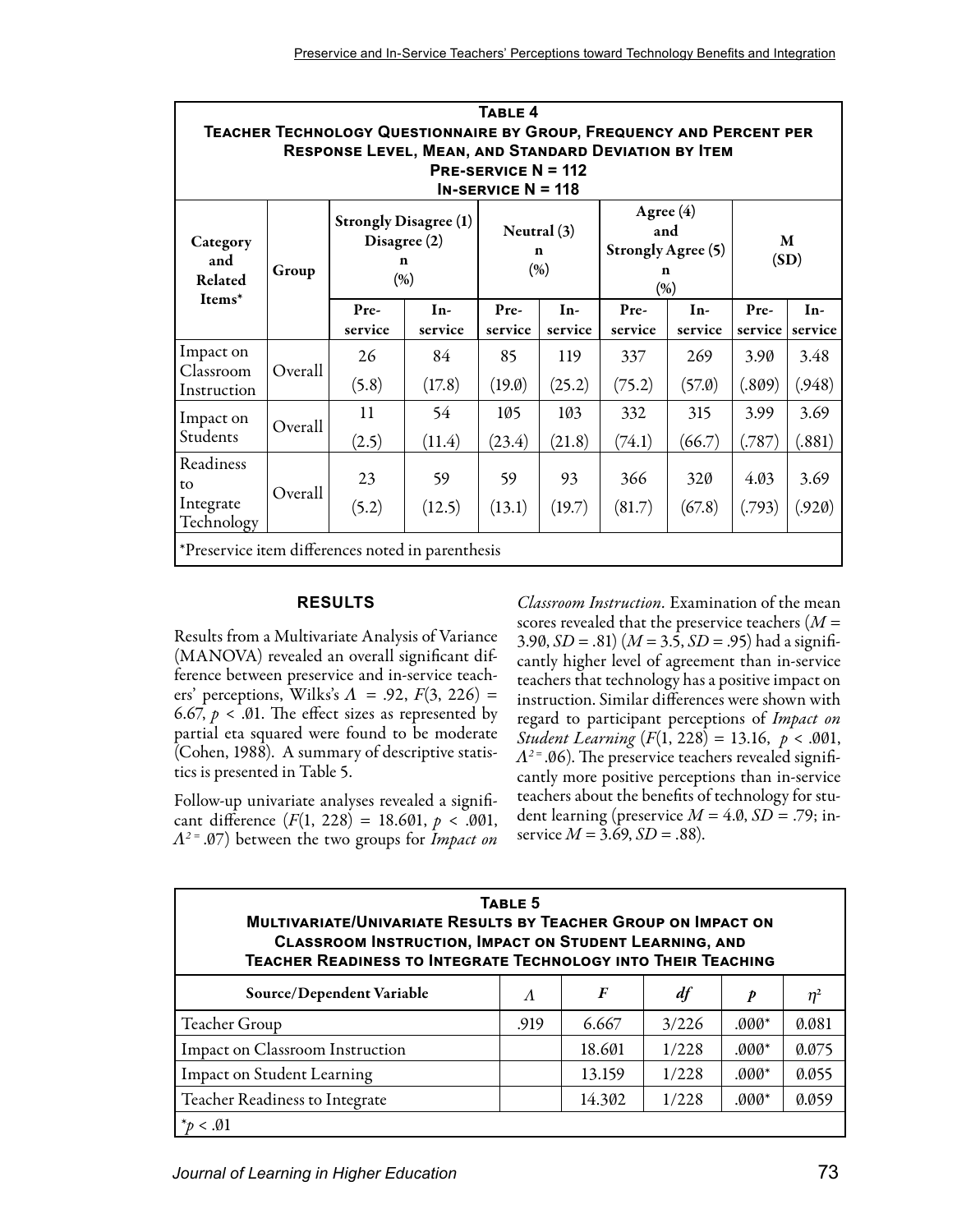When examining the final component of the research question, *Teacher Readiness to Integrate Technology*, significant differences were once again revealed that favored the preservice teachers  $(F(1, 228) = 14.30, p < .001, \Lambda^{2} = .06)$ . The effect size as represented by eta squared was found to be moderate. In particular, the preservice teachers exhibited a higher agreement (*M =* 4.03,  $SD = .79$ ) than in-service teachers ( $M = 3.69$ , *SD* = .92) that they were prepared to integrate technology into their teaching.

#### DISCUSSION

The results of this study revealed that significant differences did exist between the preservice and in-service teachers with regard to their perceptions about the benefits of educational uses of technology as well as their perceived readiness to integrate technology into their teaching. The preservice teacher (with no teaching experience) had significantly more positive agreement that technology integration efforts will change classroom activities in a very positive way in contrast to inservice teachers (with teaching experience) who reported less positive perceptions. This trend was also found when examining impressions regarding the positive impact of technology integration on student learning and achievement as the inservice teachers' responses were significantly less positive than the preservice teachers.

*Technology's Impact on Students and Instruction*. The preservice teachers had significantly more positive agreement that technology integration efforts will change classroom activities in a very positive way as compared to in-service teachers who reported less positive perceptions. This trend was also seen when examining perceptions regarding the positive impact of technology integration on student learning and achievement. The in-service teachers' responses were less positive than the preservice teachers'.

These findings concerning teacher perceptions are consistent with studies investigating similar questions. For example, exposure to proper integration techniques enhances preservice teachers' self-efficacy toward integration (Dexter, Doering, & Riedel, 2006; Wang et al., 2004). However, it is often difficult for teacher education programs to find opportunities for preservice teachers to observe, and more importantly to practice, effective integration techniques (Strudler, Archambault, Bendixen, Anderson, &

Weiss, 2003). Thus, their perceptions frequently lack the substantiation of real-world experiences (from in-service teachers properly modeling) that impact technology integration practices. On the other hand, the perceptions of in-service teachers reflect the actual context of classroom settings and educational expectations placed on teachers. Specifically, in-service teachers are often reluctant to integrate technology because of factors such as lack of time and/or insufficient access to technology resources (Friedman, 2006; Wepner & Tao, 2002).

*Readiness to Integrate Technology*. The third component of the research question examined teacher perceptions of their readiness to integrate technology into their teaching. This study found that overall, preservice teachers felt more prepared than in-service teachers to integrate technology. Possible reasons for these results include increased emphasis on improving teacher preparation programs and data revealing that in-service teachers need more professional development focused on effective technology integration (Jeffs & Banister, 2006; Whetstone & Carr-Chellman, 2001).

Teacher education programs, PT3s, and other initiatives, have implemented innovative strategies to better prepare preservice teachers to use and integrate technology that have resulted in positive trends in overall teacher confidence (Beyerbach, Walsh, & Vannatta, 2001; Ertmer et al., 2003; Jeffs & Banister, 2006; Pope, Hare, & Howard, 2005; Whetstone & Carr-Chellman, 2001). The goal is that in time, these programs will produce in-service teachers who are better prepared to integrate effective uses of technology into their teaching. The results of this study suggest that the preservice teachers participated in a teacher education program that instilled greater confidence to integrate technology into their teaching. Another contributing factor could be related to age of the participants in that 88.4% of the preservice teaches were aged 30 or younger as opposed to 11.8% of the in-service teachers in that same age range. Research has shown that younger adults, often referred to as Digital Natives, have used computers and other technologies their entire lives and thus are more comfortable using and learning in this manner (Prensky, 2001).

Findings regarding in-service teacher perceptions regarding their readiness to integrate are consis-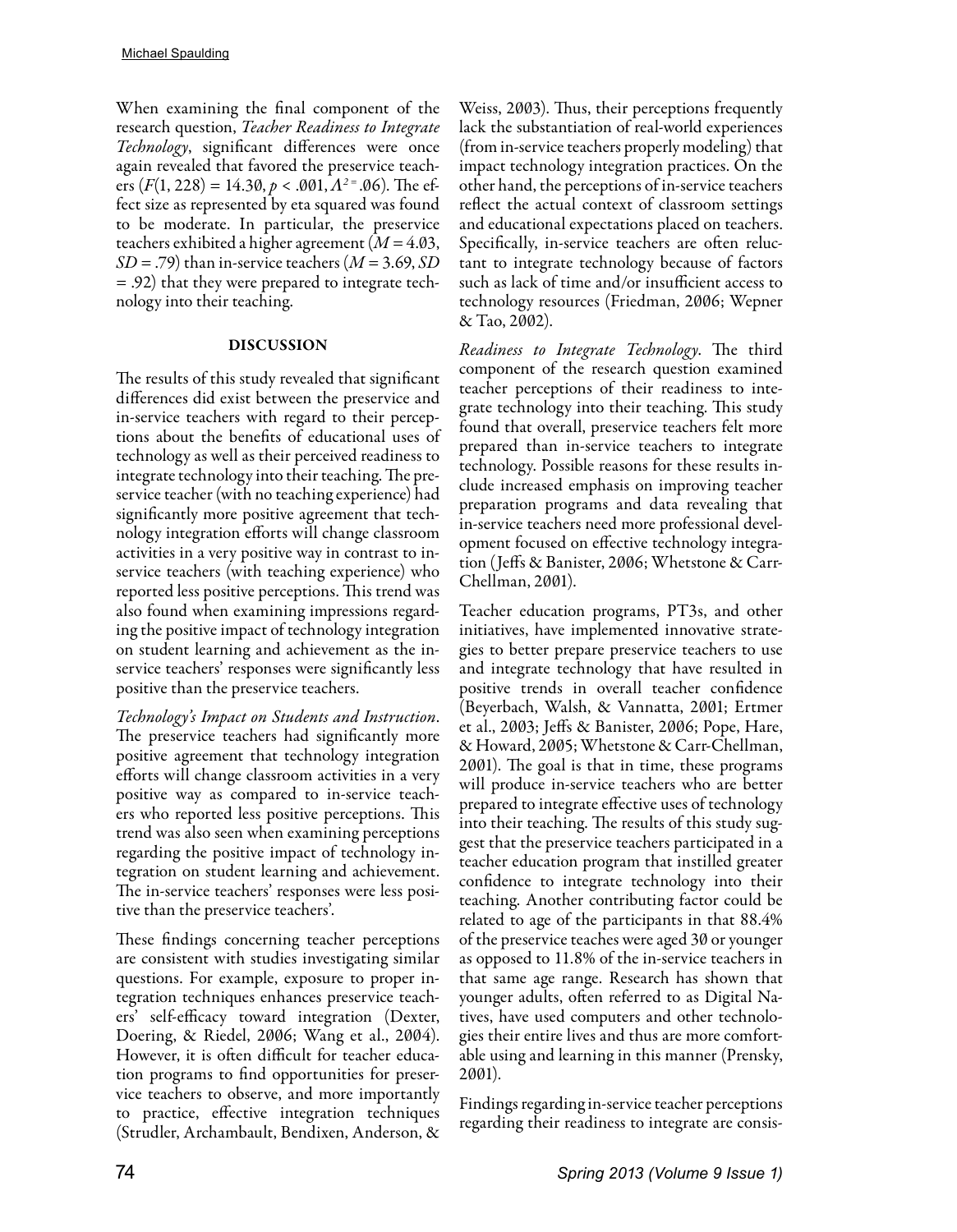tent with those revealed in a recent nationwide study conducted by Swanson (2006). In particular, data from 47 states indicated that the majority (67%) of the states' respondents identified professional development as the greatest technology related need. While professional development has been found to be the most needed component in raising self-efficacy levels by better preparing inservice teachers to integrate (Rother, 2004), the level of self-efficacy among in-service teachers is noted as a major influence on their actual decision to integrate (Russell et al., 2003). Results from these and other studies that addressed the role of self-efficacy and the need to feel prepared found that the use of multimedia instruction, needs-based instruction, graduate courses and various types of instructional workshops can greatly improve self-efficacy levels among in-service teachers (Adams, 2005; Albion & Ertmer, 2002; Brinkerhoff, 2006; Christensen, 2002; Cole et al., 2002; Harris, 2002; Watson, 2006; Yildirim, 2000).

As the study suggests, preservice teachers appear to have more positive perceptions than in-service teachers in the area of integration which supports previous research in which professional development was identified as a major need for inservice teachers. However, in-service teachers are not modeling integration skills to the preservice teachers that train under them which may adversely affect the positive perceptions preservice teachers develop in the teacher education program. Consequently, these favorable perceptions apparently do not follow them once they become in-service teachers. Ideally if schools provide the proper professional development and support systems to teach in-service teachers to integrate and consistently enhance their integration skills, in-service teachers may better model the use of technology and integration practice for the preservice teachers that often work with them as student teachers.

In-service teachers need to be exposed to integration methods through the use of workshops and also need to be exposed to the latest technology that will be available in their schools. They need a support system they can access if they have problems or need help. This along with proper use of technology resources in schools would provide a much better environment for in-service teachers' use of technology in a variety of ways in their classroom.

#### **LIMITATIONS AND FUTURE RESEARCH**

*Limitations*. The preservice teachers in this study were all from the same rural university and thus had participated in the same teacher education program. They were also all in the student teaching portion of their program. This is a limitation because the preservice sample contained little or no diversity that might be found if sampled from other universities in other parts of the country. The preservice group also provided self-reported data, which may also be different from researcher-observed or performance data. Additionally, it should also be noted that some questionnaire items asked preservice teachers in this study to "project" how they might respond to a certain situation if they were the actual teacher. This may obviously be different from what they might actually do when they become a classroom teacher.

The in-service group was based solely on volunteers. However, it is important to note that over three-fourths of the in-service volunteers were graduates of the same university as the preservice group. Only in-service teachers from a certain county in one state were asked to participate. This again inhibits diversity based on the participants all being from the same socioeconomic area, thus the results may not be indicative of the general population of preservice and in-service teachers.

*Future Research.* Further research involving teachers' perceptions of technology integration is needed in a number of areas. Future research should further explore opportunities by which teacher education programs may better prepare preservice teachers to integrate technology. It may also be important to conduct a follow-up study of these same preservice teachers, as they become in-service teachers, to compare their survey results in this study to their future responses to determine if they are actually integrating and using the technology skills that they "projected" themselves as using as preservice teachers. Future research may also extend this study to include a more diverse population by including other universities and/or school systems in other states.

Other important questions raised by the results of this study include: What factors affect the shift in perceptions as preservice teachers transition to in-service teachers? When does this shift in perceptions occur? What specific professional development interventions can moderate or prevent this shift in perceptions? The impact of such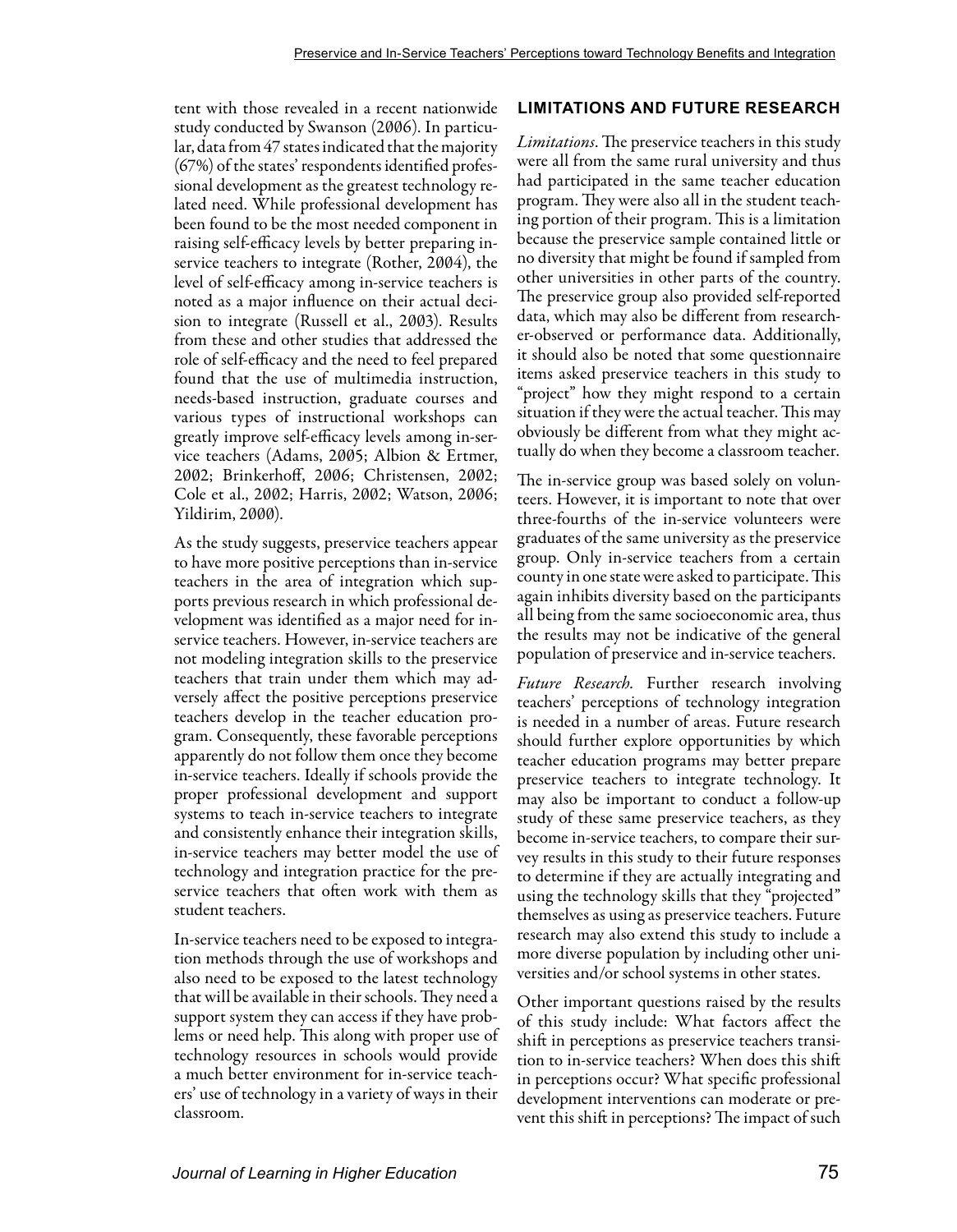professional development programs on experienced teachers' perceptions of technology use should be thoroughly evaluated.

#### **CONCLUSION**

Classroom teachers with negative perceptions of their ability to integrate technology effectively are in need of targeted professional development. Teachers holding such perceptions are not likely to use technology in their instructional practices in ways that will ultimately have a positive impact on student learning.

This study demonstrated a distinct difference in the perceptions of preparedness to use technology and potential benefits of technology use between preservice and in-service teachers. This finding has enormous implications for future research as teacher educators attempt to identify the best means by which to close this gap between the two groups. If teacher educators intend to maximize the use of technology by in-service teachers, it is important to identify factors that negatively affect teachers' technology-related perceptions as they move from their role as students to classroom teachers.

#### **REFERENCES**

- Adams, S. T. (2005). A strategy for technology training as part of a master's program conducted at a school site [Electronic version]. *Journal of Technology and Teacher Education, 13*(3), 493-515.
- Al-Bataineh, A., Anderson, S., Toledo, C., & Wellinski, S. (2008). A study of technology integration in the classroom. *International Journal of Instructional Media, 35*(4), 381-387.
- Albion, P. R., & Ertmer, P. A. (2002). Beyond the foundations: The role of vision and belief in teachers' preparation for integration of technology. *TechTrends, 46*(5), 34-39.
- Bauer, J., & Kenton, J. (2005). Toward technology integration in the schools: Why it isn't happening [Electronic version]. *Journal of Technology and Teacher, 13*(4), 519-547.
- Beyerback, B., Walsh, C., & Vannatta, R. (2001). From teaching technology to using technology to enhance student learning: Preservice teachers' changing perceptions of technology

infusion [Electronic version]. *Journal of Technology and Teacher Education, 9*(1), 105-127.

- Brinkerhoff, J. (2006). Effects of a long-duration, professional development academy on technology skills, computer self-efficacy, and technology integration beliefs and practices [Electronic version]. *Journal of Research on Technology in Education, 39*(1), 22-43.
- Brown, D., & Warschauer, M. (2006). From the university to the elementary classroom: Students' experiences in learning to integrate technology in instruction [Electronic version]. *Journal of Technology and Teacher Education, 14*(3), 599-622.
- Christensen, R. (2002). Effects of technology integration education on the attitudes of teachers and students [Electronic version]. *Journal of Research on Technology in Education, 34*(4), 411-434.
- Cohen, J. (1988). *Statistical power analysis for the behavioral sciences* (2nd ed.). Hillsdale, NJ: Erlbaum.
- Cole, K., Simkins, M., & Penuel, W. R. (2002). Learning to teach with technology: Strategies for in-service professional development [Electronic version]. *Journal of Technology and Teacher Education, 10*(3), 431-455.
- Dexter, S., Doering, A. H., & Riedel, E. S. (2006). Content area specific technology integration: A model for educating teachers [Electronic version]. *Journal of Technology and Teacher Education, 14*(2), 325-345.
- Doe, C. (2006). Lively language arts: The digital age invades the English classroom [Electronic version]. *Multmedia & Internet @ Schools, 13*(5), 30-33.
- Ertmer, P. A., Conklin, D., Lewandowski, J., Osika, E., Selo, M., & Wignall, E. (2003). Increasing preservice teachers' capacity for technology integration through the use of electronic models [Electronic version]. *Teacher Education Quarterly, 30*(1), 95-113.
- Friedman, A. (2006). K-12 teachers' use of course websites [Electronic version]. *Journal of Technology and Teacher Education, 14*(4), 795-815.
- Goktas, Y., Yildirim, S., & Yildirim, Z. (2009). Main barriers and possible enablers of ICT's integration into pre-service teacher education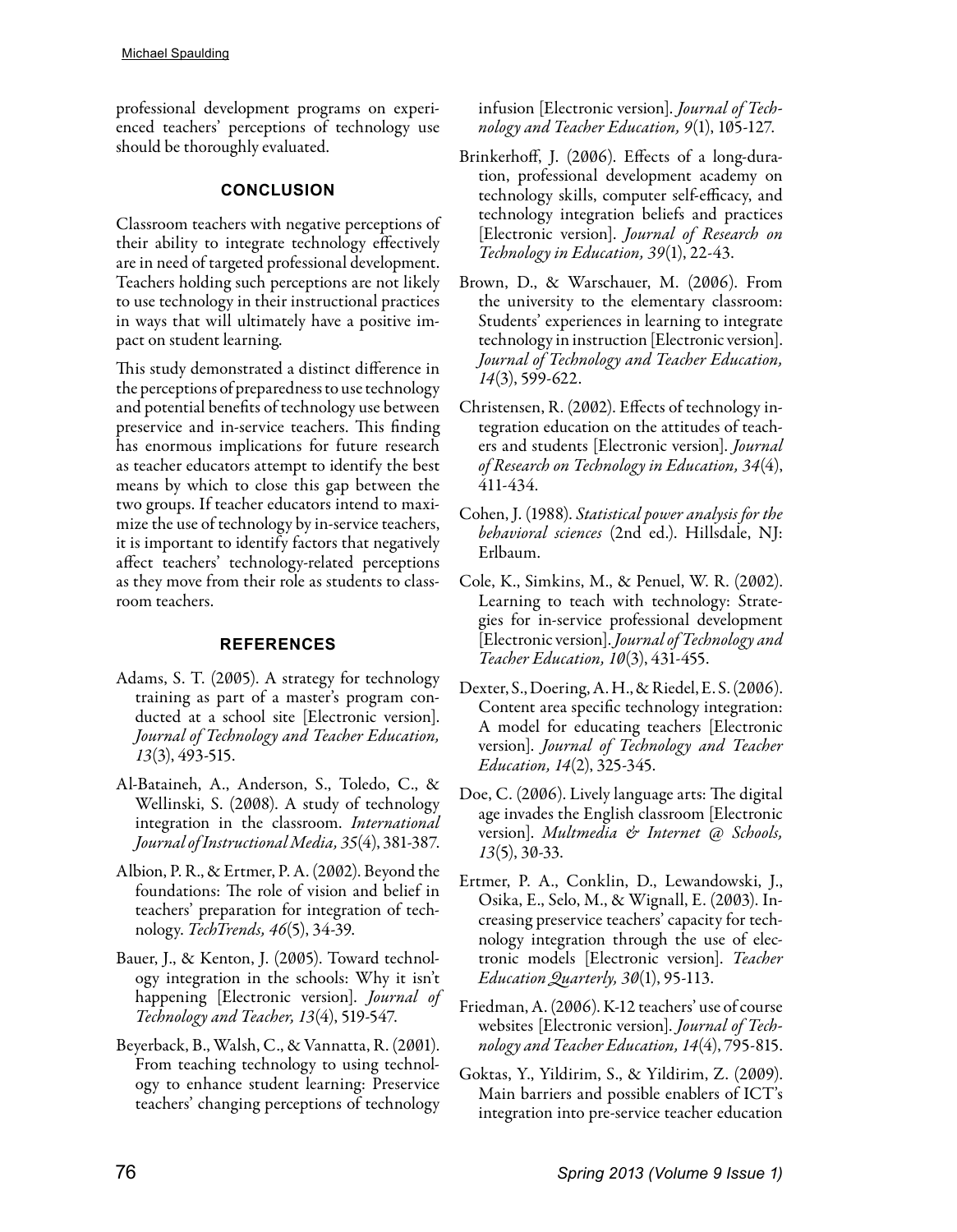programs. *Educational Technology & Society, 12*(1), 193-204.

- Harris, C. M. (2002). Is multimedia-based instruction Hawthorne revisited? Is difference the difference [Electronic version]. *Education, 122*(4), 839-843.
- International Society for Technology in Education. (2008). *National educational technology standards for teachers* [Electronic version]. Available: [http://www.iste.org/standards/nets](http://www.iste.org/standards/nets-for-teachers.aspx)[for-teachers.aspx](http://www.iste.org/standards/nets-for-teachers.aspx)
- International Society for Technology in Education. (2008). *National educational technology standards for students* [Electronic version]. Available: [http://www.iste.org/standards/nets](http://www.iste.org/standards/nets-for-students.aspx)[for-students.aspx](http://www.iste.org/standards/nets-for-students.aspx)
- Jeffs, T., & Banister, S. (2006). Enhancing collaboration and skill acquisition through the use of technology [Electronic version]. *Journal of Technology and Teacher Education, 14*(2), 407-434.
- Judson, E. (2006). How teachers integrate technology and their beliefs about learning: Is there a connection [Electronic version]? *Journal of Technology and Teacher Education, 14*(3), 581-598.
- Libscomb, G. B., & Doppen, F. H. (2004). Climbing the stairs: Pre-service social studies teachers' perceptions of technology integration [Electronic version]. *International Journal of Social Education, 19*(2), 70-87.
- Lowther, D. L., Ross, S. M., & Alberg, M. (2001). *Teacher Technology Questionnaire*. Memphis, TN: The University of Memphis, Center for Research in Educational Policy.
- Lowther, D.L., Thompson, L., Ross, S.M., Mc-Donald, A., & Wang, W. (2004). *West Orange Collaborative STARK Program 2003- 2004 Evaluation Report*. The University of Memphis: Center for Research in Educational Policy. ERIC Document Reproduction Service No. ED484273.
- Mouza, C. & Wong, W. (2009). Studying classroom practice: Case development for professional learning in technology integration. *Journal of Technology and Teacher Education, 17*(2), 175-202.
- Parsad, B., & Jones, J. (2003). Internet access in U.S. public schools and classrooms: 1994-

2003 [Electronic version]. *Education Statistics Quarterly, 7*(1), 1-90.

- Pope, M., Hare, D., & Howard, E. (2005). Enhancing technology use in student teaching: A case study [Electronic version]. *Journal of Technology and Teacher Education, 13*(4), 573-618.
- Prensky, M. (2001). Digital natives, digital immigrants part 1 [Electronic version]. *On the Horizon, 9*(5), 1-6.
- Rother, C. (2004). Evaluating technology's role in the classroom [Electronic version]. *T.H.E. Journal, 32*(3), 43-48.
- Russell, M., Bebell, D., O'Dwyer, L., & O'Connor, K. (2003). Examining teacher technology use: Implications for preservice and in-service teacher preparation [Electronic version]. *Journal of Teacher Education, 54*(4), 297-310.
- Sheffield, C. J. (1996). An examination of selfreported computer literacy skills of preservice teachers [Electronic version]. *Action in Teacher Education, 17,* 45-52.
- Strudler, N., Archambault, L., Bendixen, L., Anderson, D., & Weiss, R. (2003). Project thread: Technology helping restructure educational access and delivery [Electronic version]. *Educational Technology Research and Development, 51*(1), 41-56.
- Swanson, C. B. (2006). Tracking U.S. trends [Electronic version]. *Education Week, 25*(35), 50-53.
- U.S. Department of Education. (2007). State Strategies and Practices for Educational Technology. Retrieved from www2.ed.gov/ rschstat/eval/tech/netts/netts-vol1.doc.
- Wang, L., Ertmer, P. A., & Newby, T. J. (2004). Increasing preservice teachers' self-efficacy beliefs for technology integration [Electronic version]. *Journal of Research on Technology in Education, 36*(3), 231-251.
- Wang, S. (2000). Multimedia and some of its technical issues [Electronic version]. *International Journal of Instructional Media, 27*(3), 303-313.
- Watson, G. (2006). Technology professional development: Long-term effects on teacher self-